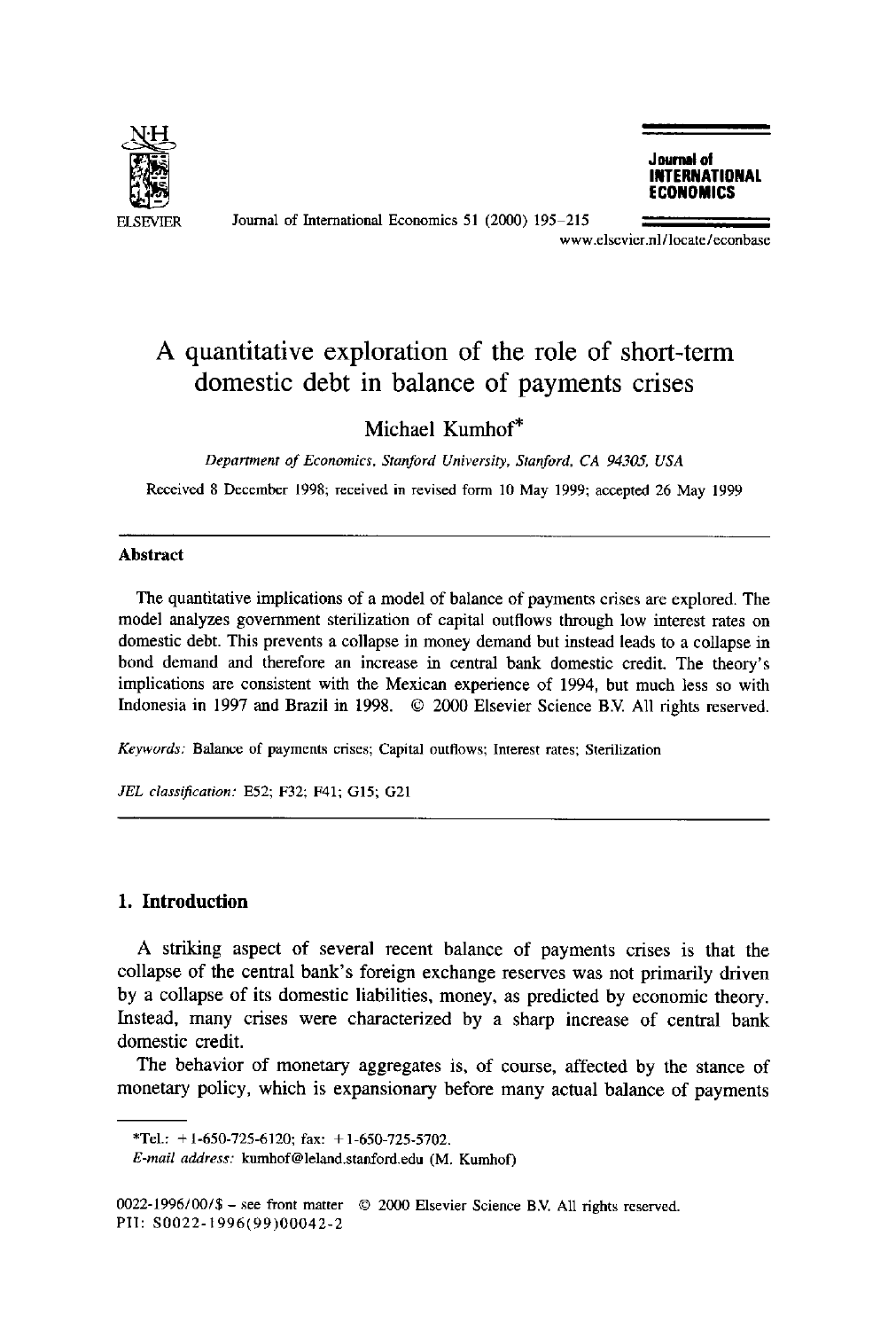crises.<sup>1</sup> That goes beyond the simple monetization of fiscal deficits. Monetary authorities are often reluctant to allow nominal interest rates to rise. Such a policy is referred to as interest-rate smoothing, or as sterilizing the effect of capital outflows on money. The model presented here provides a theoretical framework with which the role of this policy during a balance of payments crisis can be understood. $2$ 

Much of the theoretical economics literature on balance of payments crises is based on the seminal papers by Salant and Henderson (1978) and Krugman  $(1979)^3$ . Krugman (1979) explains balance of payments crises as a result of the incompatibility of a fixed exchange rate and monetization of fiscal deficits. The speculative currency attack is due to an upward jump in the nominal interest rate when the government has to resort to seigniorage once it has lost its interest earning reserves. Calvo (1987) has demonstrated how Krugman's results can be derived in a fully optimizing representative agent model.

In standard monetary balance of payments crises models it is not possible to explain sterilization, i.e. increases of central bank domestic credit, at the time of the crisis. Flood et al. (1996) show that anticipation of this policy would lead to the immediate collapse of the exchange rate regime. The monetary model produces this result because of the assumption of perfect asset substitutability. When the rate of change of the exchange rate is predetermined and capital is fully mobile, a policymaker is unable to offset capital in- or outflows through open market operations, the so-called "Impossible Trinity".

A rationale for sterilization therefore has to explain why substitutability between domestic and international bonds may not be perfect. Flood et al. (1996) employ a reduced form portfolio balance framework. This paper builds on the dynamic general equilibrium model developed in Kumhof (1998). Following Calvo and Vegh (1990, 1995), it treats short-term domestic government bonds as quasimoney entering a liquidity-in-advance constraint, as an imperfect substitute of money. Short-term bonds can in practice often be used to settle larger transactions. The idea also has a long pedigree in the closed economy macroeconomics literature.<sup>4</sup> Barnett and Zhou  $(1994)$  argue that interest-yielding assets are joint

<sup>~</sup>There is an extensive literature documenting the empirical regularities around balance of payments crises. Particularly useful and very comprehensive are Edwards (1989), Eichengreen et al. (1995) and Kaminsky and Reinhart (1996).

<sup>&</sup>lt;sup>2</sup>A second reason for increases in central bank domestic credit is credit to banks to bail out a troubled domestic financial system.

<sup>&</sup>lt;sup>3</sup>This is the so-called "first generation" of balance of payments crisis models. The more recent "second generation" models emphasize the interaction of the policy maker's objectives and private sector expectations.

<sup>4</sup>This includes Friedman (1969), Barro (1974), Fried and Howitt (1983), Poterba and Rotemberg (1987), and Bansal and Coleman (1996).